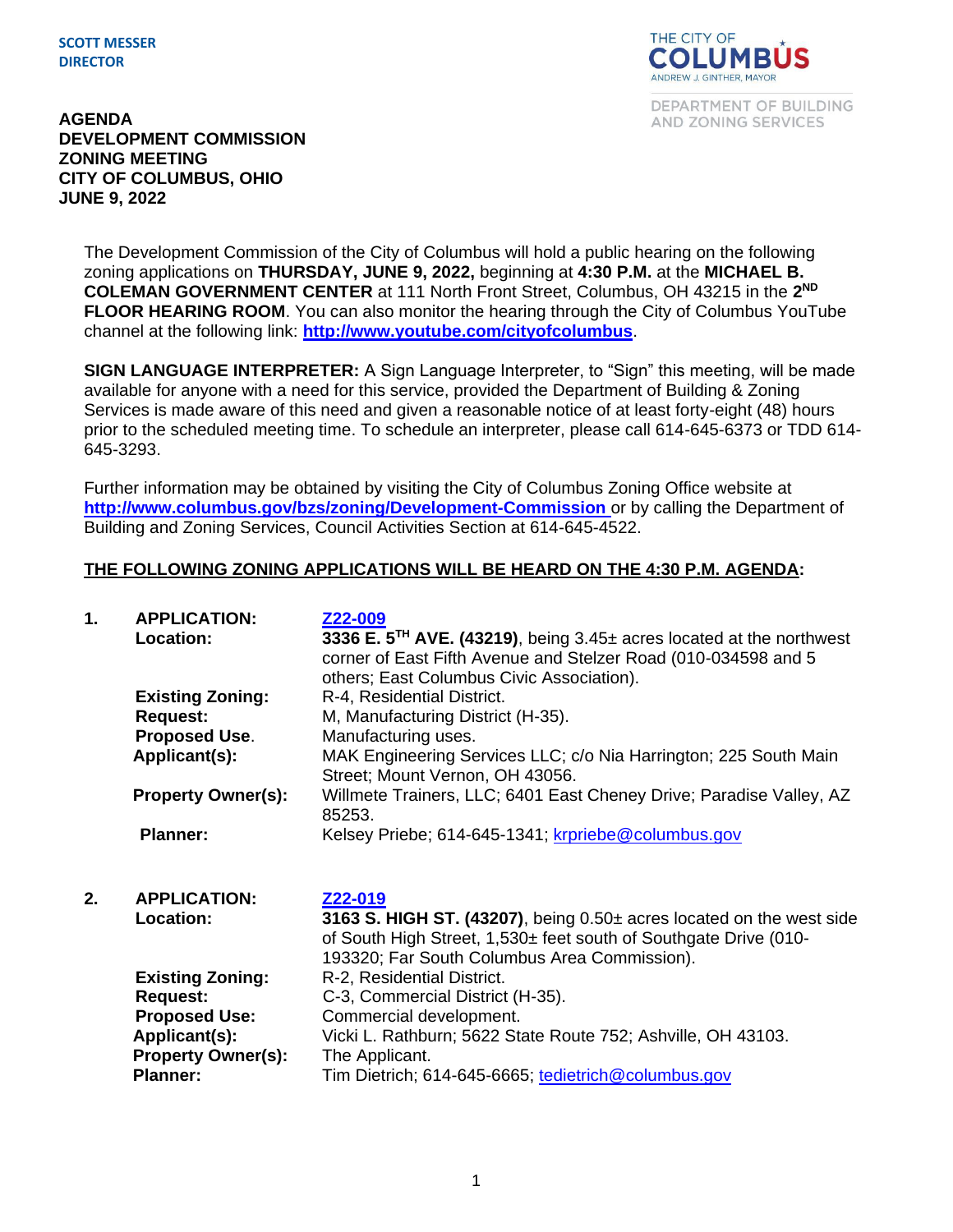| 3. | <b>APPLICATION</b>        | Z22-023                                                                  |
|----|---------------------------|--------------------------------------------------------------------------|
|    | Location:                 | 2270 WILLIAMS RD. (43207), being 6.24± acres located on the north        |
|    |                           | side of Williams Road, 500± feet west of Alum Creek Drive (530-111878    |
|    |                           | & 530-111820; Far South Columbus Area Commission).                       |
|    | <b>Existing Zoning:</b>   | L-M-2, Limited Manufacturing District and C-2, Commercial District.      |
|    | <b>Proposed Zoning:</b>   | L-M-2, Limited Manufacturing District (H-35).                            |
|    | <b>Proposed Use:</b>      | Warehouse and office uses.                                               |
|    | Applicant(s):             | 868 Partners, LLC; c/o Brad Woltz; 138 East High Street; Circleville, OH |
|    |                           | 43113; and David Hodge, Atty.; Underhill and Hodge; 8000 Walton          |
|    |                           | Parkway, Suite 260; New Albany, OH 43054.                                |
|    | <b>Property Owner(s):</b> | 2260 Williams Road LTD; 15950 Ringgold Northern Road; Ashville, OH       |
|    |                           | 43103.                                                                   |
|    | <b>Planner:</b>           | Joseph Rose; 614-645-3526; <i>imrose@columbus.gov</i>                    |

| 4. | <b>APPLICATION:</b>       | Z21-065                                                                |
|----|---------------------------|------------------------------------------------------------------------|
|    | <b>Location:</b>          | 5100 EBRIGHT RD. (43110), being 36.16± acres located on the east       |
|    |                           | side of Ebright Road, 1,680± feet south of Winchester Pike (010-272279 |
|    |                           | & 7 others; Greater South East Area Commission).                       |
|    | <b>Existing Zoning:</b>   | NC, Neighborhood Center District, NE, Neighborhood Edge District, and  |
|    |                           | NG, Neighborhood General District.                                     |
|    | <b>Request:</b>           | L-ARLD, Limited Apartment Residential District, and L-R-2, Limited     |
|    |                           | Residential District (H-35).                                           |
|    | <b>Proposed Use.</b>      | Multi- and single-unit residential development.                        |
|    | Applicant(s):             | PROVMV LLC; c/o Jackson B. Reynolds, Atty.; Smith and Hale; 37         |
|    |                           | West Broad Street, Suite 460; Columbus, OH 43215.                      |
|    | <b>Property Owner(s):</b> | The Applicant.                                                         |
|    | <b>Planner:</b>           | Tim Dietrich; 614-645-6665; tedietrich@columbus.gov                    |
|    |                           |                                                                        |

| 5. | <b>APPLICATION:</b><br>Location:             | Z22-010<br>5141 EBRIGHT RD. (43110), being 15.99± acres located on the west<br>side of Ebright Road, 890± feet north of US-33 (180-005121; Greater<br>South East Area Commission). |
|----|----------------------------------------------|------------------------------------------------------------------------------------------------------------------------------------------------------------------------------------|
|    | <b>Existing Zoning:</b>                      | R, Rural District.                                                                                                                                                                 |
|    | <b>Request:</b>                              | L-ARLD, Limited Apartment Residential District (H-35).                                                                                                                             |
|    | <b>Proposed Use:</b>                         | Multi-unit residential development.                                                                                                                                                |
|    | Applicant(s):                                | JBM Development, LLC c/o David Hodge, Atty.; 8000 Walton Parkway,<br>Suite 260; New Albany, Ohio 43054.                                                                            |
|    | <b>Property Owner(s):</b><br><b>Planner:</b> | James R. Cloyes; 6895 East Main Street; Reynoldsburg, OH 43068.<br>Sierra Saumenig; 614-645-7973; slsaumenig@columbus.gov                                                          |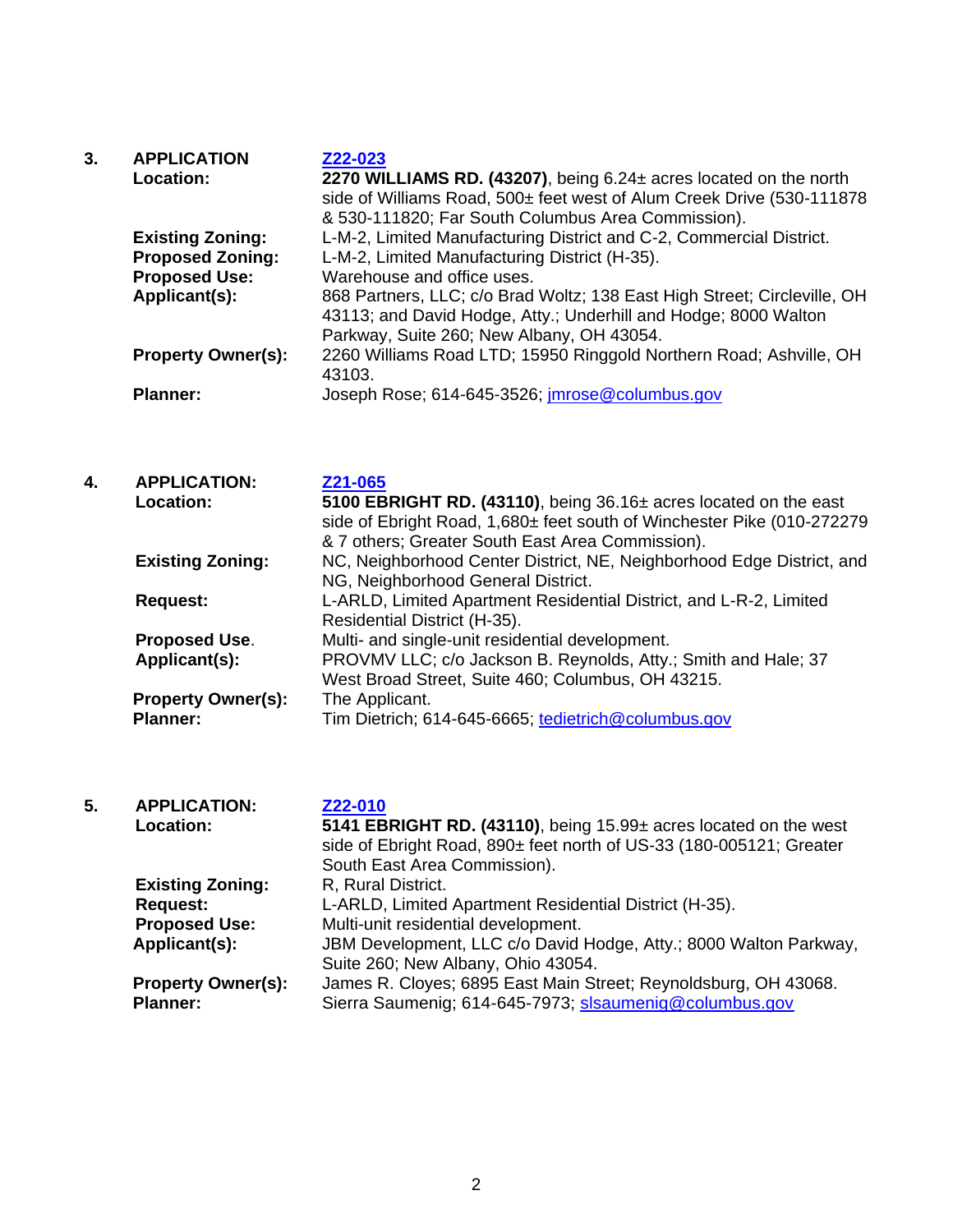## **THE FOLLOWING ZONING APPLICATIONS WILL BE HEARD ON THE 5:00 P.M. AGENDA:**

| 6. | <b>APPLICATION:</b>       | Z22-031                                                               |
|----|---------------------------|-----------------------------------------------------------------------|
|    | <b>Location:</b>          | 2535 LINBAUGH RD. (43123), being 0.34± acre located on the west       |
|    |                           | side of Linbaugh Road at the terminus of Linbaugh Road and Bridgehill |
|    |                           | Drive (570-255679; Westland Area Commission).                         |
|    | <b>Existing Zoning:</b>   | L-R-2, Limited Residential District.                                  |
|    | <b>Request:</b>           | R-2, Residential District (H-35).                                     |
|    | <b>Proposed Use:</b>      | An above-ground swimming pool for an existing single-unit dwelling.   |
|    | Applicant(s):             | Hannah Bubnar; 2535 Linbaugh Road; Columbus, OH 43132.                |
|    | <b>Property Owner(s):</b> | The Applicant.                                                        |
|    | <b>Planner:</b>           | Tim Dietrich; 614-645-6665; tedietrich@columbus.gov                   |

| 7. | <b>APPLICATION:</b><br><b>Location:</b> | Z22-006<br>1549 FREBIS AVE. (43206), being 1.36± acres located on the south<br>side of Frebis Avenue, 135± feet east of Fairwood Avenue (010- |
|----|-----------------------------------------|-----------------------------------------------------------------------------------------------------------------------------------------------|
|    |                                         | 103981; Columbus Southside Area Commission).                                                                                                  |
|    | <b>Existing Zoning:</b>                 | C-3, Commercial District.                                                                                                                     |
|    | <b>Request:</b>                         | L-M, Limited Manufacturing District (H-35).                                                                                                   |
|    | <b>Proposed Use:</b>                    | Limited industrial uses.                                                                                                                      |
|    | Applicant(s):                           | Ohio 1 Developers LLC; c/o Connie J. Klema, Atty.; P.O. Box 991;                                                                              |
|    |                                         | Pataskala, OH 43062.                                                                                                                          |
|    | <b>Property Owner(s):</b>               | The Applicant.                                                                                                                                |
|    | <b>Planner:</b>                         | Joseph Rose; 614-645-3526; <i>imrose@columbus.gov</i>                                                                                         |

| 8. | <b>APPLICATION:</b><br><b>Location:</b> | Z22-015<br>3301 MORSE RD. (43231), being 1.14± acres located at the southeast<br>corner of Morse Road and Dunbridge Street (010-104566 & 010-                                                                   |
|----|-----------------------------------------|-----------------------------------------------------------------------------------------------------------------------------------------------------------------------------------------------------------------|
|    |                                         | 104573; Northeast Area Commission).                                                                                                                                                                             |
|    | <b>Existing Zoning:</b>                 | AR-12, Apartment Residential District.                                                                                                                                                                          |
|    | <b>Request:</b>                         | CPD, Commercial Planned Development District (H-35).                                                                                                                                                            |
|    | <b>Proposed Use:</b>                    | Commercial development.                                                                                                                                                                                         |
|    | Applicant(s):                           | Sarangpur Holding, LLC; c/o Dave Perry, Agent; 411 East Town Street,<br>1 <sup>st</sup> Floor; Columbus, OH 43201; and Donald Plank, Atty.; 411 East<br>Town Street, 2 <sup>nd</sup> Floor; Columbus, OH 43215. |
|    | <b>Property Owner(s):</b>               | Sarangpur Holding, LLC; c/o Tusher Patel; P.O. Box 629; Lewis Center,<br>OH 43035.                                                                                                                              |
|    | <b>Planner:</b>                         | Tim Dietrich; 614-645-6665; tedietrich@columbus.gov                                                                                                                                                             |